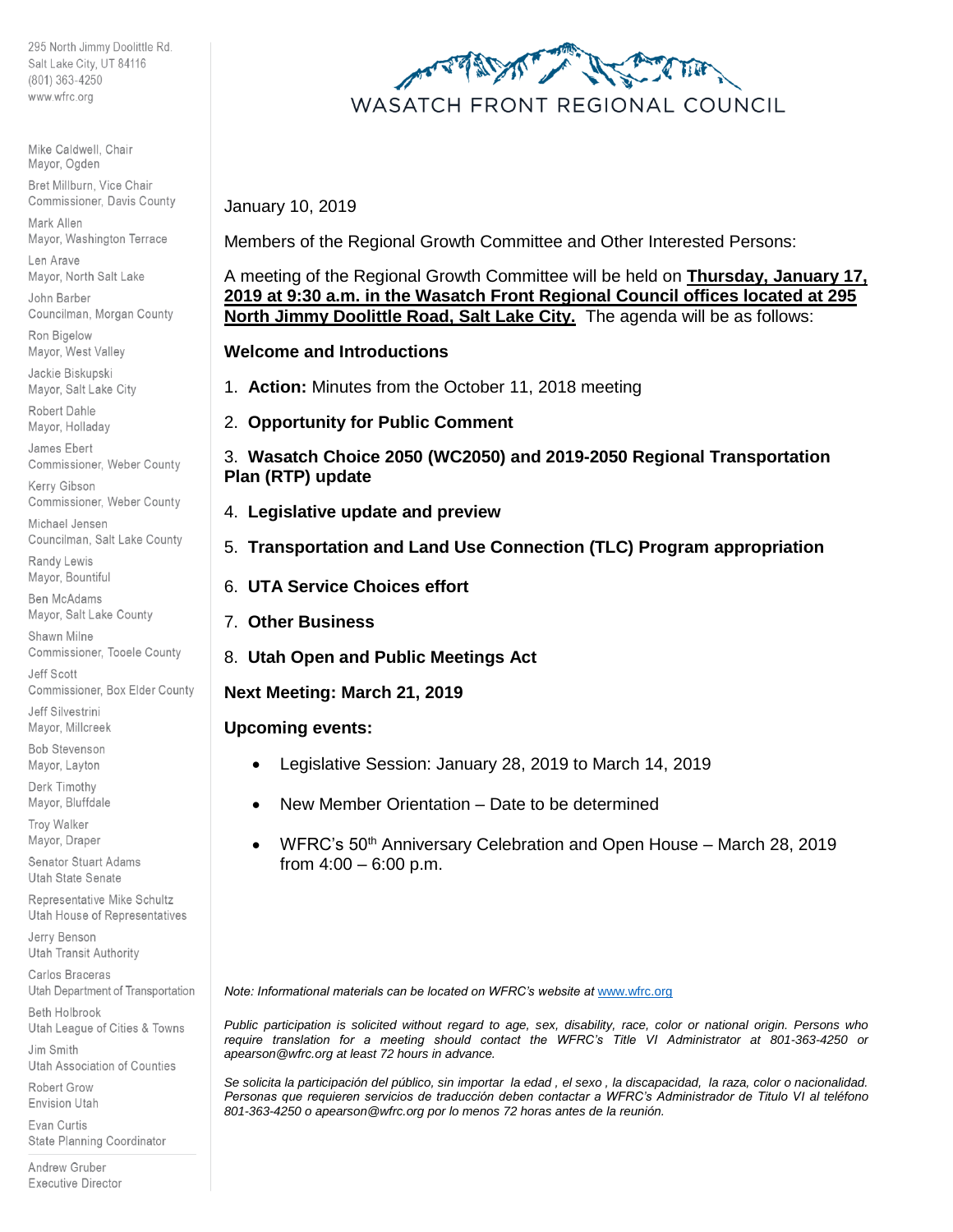#### **Minutes**

#### Regional Growth Committee Meeting of October 11, 2018

A meeting of the Regional Growth Committee was held on Thursday, October 11, 2018 in the offices of the Wasatch Front Regional Council, 295 North Jimmy Doolittle Road, Salt Lake City, Utah.

## **Welcome and Introductions [Recording 00:00]**

Mayor Ben McAdams, Regional Growth Committee Chair, called the meeting to order at 9:34 a.m. Mayor McAdams welcomed committee members and guests, and introductions were made. The following were in attendance:

#### **RGC Members and Alternates Present**

| <b>IN ATTENDANCE</b> | 2018 RGC MEMBERS                                 |
|----------------------|--------------------------------------------------|
|                      | <b>BOX ELDER COUNTY</b>                          |
|                      | Member: Jeff Scott (Box Elder)                   |
|                      | Alternate: Kenneth Braegger (Willard)            |
|                      | <b>DAVIS COUNTY</b>                              |
|                      | <b>WFRC Appointments</b>                         |
|                      | Member: Len Arave (North Salt Lake)              |
| $\pmb{\times}$       | Alternate: Mike Gailey (Syracuse)                |
|                      | <b>COG Appointments</b>                          |
| x                    | Member: Jim Talbot (Farmington)                  |
| X                    | Member: Katie Witt (Kaysville)                   |
|                      | <b>MORGAN COUNTY</b>                             |
|                      | <b>COG Appointments</b>                          |
| $\pmb{\times}$       | Member: John Barber (Vice-chair) (Morgan County) |
|                      | Alternate: Tina Cannon (Morgan County)           |
|                      | <b>SALT LAKE COUNTY</b>                          |
|                      | <b>WFRC Appointments</b>                         |
| X                    | Member: Ben McAdams (Chair) (Salt Lake County)   |
|                      | Alternate: Ron Bigelow (West Valley City)        |
|                      | <b>COG Appointments</b>                          |
|                      | Member: Dawn Ramsey (South Jordan)               |
| x                    | Member: Aimee Winder Newton (Salt Lake County)   |
| x                    | Member: Jim Riding (West Jordan)                 |
|                      | Alternate: Jackie Biskupski (Salt Lake City)     |
|                      | Alternate: Cherie Wood (South Salt Lake)         |
|                      | Alternate: Troy Walker (Draper)                  |
| x                    | Alternate: Kurt Bradburn (Sandy)                 |
|                      | <b>TOOELE COUNTY</b>                             |
|                      | <b>COG Appointments</b>                          |
| x                    | Member: Wade Bitner (Tooele County)              |
| $\pmb{\times}$       | Alternate: Dave McCall (Tooele City)             |
|                      | <b>WEBER COUNTY</b>                              |
|                      | <b>WFRC Appointments</b>                         |
| x                    | Member: Mark Allen (Washington Terrace)          |
|                      | Alternate: Norm Searle (Riverdale)               |
|                      | <b>COG Appointments</b>                          |
|                      | Member: Jim Harvey (Weber County)                |
|                      | Alternate: Robert Dandoy (Roy)                   |
|                      | <b>OTHER APPOINTMENTS</b>                        |
|                      | <b>Utah Transportation Commission</b>            |
|                      | Member: Meghan Holbrook                          |
|                      | Alternate: Dannie McConkie                       |
|                      | <b>UTA Board</b>                                 |
| x                    | Member: Charles Henderson                        |
| X                    | Alternate: Necia Christensen                     |
|                      | <b>Utah Air Quality Board</b>                    |
|                      | Member: Erin Mendenhall                          |
|                      | <b>Envision Utah</b>                             |
|                      | Member: Robert Grow                              |
| x                    | Alternate: Ari Bruening                          |
|                      | <b>NON-VOTING MEMBERS</b>                        |
|                      | <b>UDOT Representative</b>                       |
|                      | Member: Nathan Lee                               |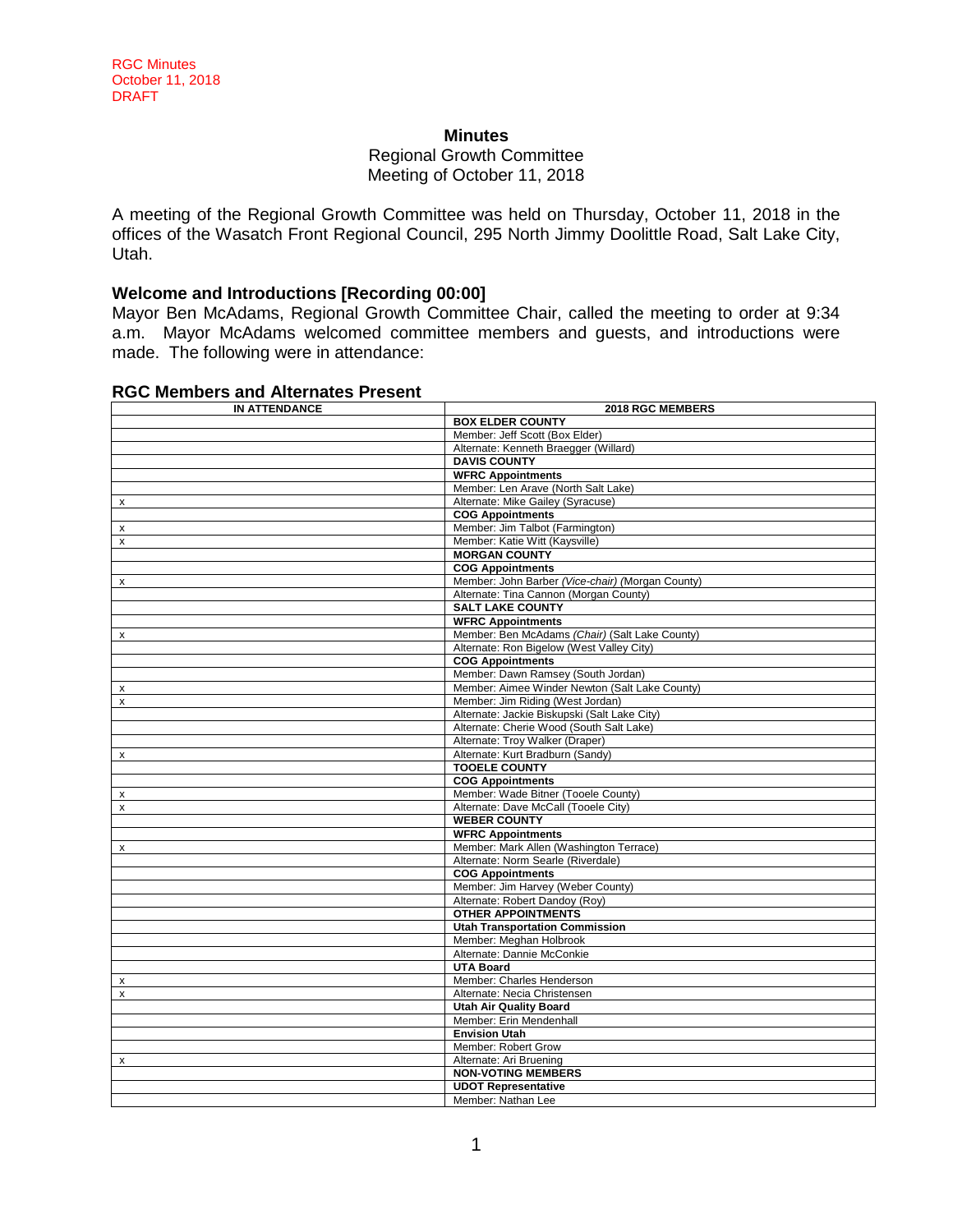#### RGC Minutes October 11, 2018 DRAFT

| x | Alternate: Jeff Harris                                |
|---|-------------------------------------------------------|
|   | <b>UTA Representative</b>                             |
|   | Member: Laura Hanson                                  |
| x | Alternate: Levi Roberts                               |
|   | Air Quality Board, DAQ Staff Representative           |
|   | Member: Bryce Bird                                    |
|   | FHWA - UTAH Division Representative                   |
|   | Member: Ivan Marrero                                  |
|   | Alternate: Steve Call                                 |
|   | Utah League of Cities & Towns Rep                     |
|   | Member: Gary Uresk                                    |
|   | Utah Association of Counties Representative           |
| x | Member: Wilf Sommerkorn (Salt Lake County)            |
|   | <b>Mountainland Association of Governments</b>        |
|   | Member: Steve Leifson (Spanish Fork)                  |
|   | <b>WFRC Appointments from other organizations:</b>    |
|   | Member: Christine Richman (Utah Urban Land Institute) |
| X | Member: Evan Curtis (GOMB)                            |
|   | Member: Abby Osborne (Utah Transportation Coalition)  |
| x | Member: Reid Ewing (University of Utah)               |

#### **RGC Representatives and Others Present**

| Roger Borgenicht        | <b>UDOT</b>         |
|-------------------------|---------------------|
| Steve Call              | <b>FHWA</b>         |
| LaNiece Davenport       | <b>WFRC</b>         |
| Evelyn Everton          | Sandy City          |
| Katie Gerard            | <b>WFRC</b>         |
| Bert Granberg           | <b>WFRC</b>         |
| Andrew Gruber           | <b>WFRC</b>         |
| Ned Hacker              | <b>WFRC</b>         |
| Val John Halford        | <b>WFRC</b>         |
| Scott Hess              | <b>WFRC</b>         |
| Jory Johner             | <b>WFRC</b>         |
| Linda Johnson           | <b>Breathe Utah</b> |
| Brynn Mortensen         | <b>SL Chamber</b>   |
| <b>Ted Knowlton</b>     | <b>WFRC</b>         |
| Heather McLaughlin-Kolb | <b>WFRC</b>         |
| <b>Callie New</b>       | <b>WFRC</b>         |
| Rachel Otto             | <b>ULCT</b>         |
| Scott Riding            | Y2Analytics         |
| Alex Roy                | <b>WFRC</b>         |
| Megan Townsend          | <b>WFRC</b>         |
| Hugh Van Wagenen        | <b>WFRC</b>         |
| <b>Russell Weeks</b>    | <b>SLC Council</b>  |

#### **Action: Approval of Minutes [Recording 02:08]**

Mayor McAdams entertained a motion to approve the minutes of the Regional Growth Committee meeting held August 16, 2018. Mayor Katie Witt, Kaysville City, motioned to approve these minutes, and it was seconded by Commissioner Wade Bitner, Tooele County. The minutes were unanimously approved.

## **Opportunity for Public Comment [Recording 02:25]**

There were none.

#### **Chair Report [Recording 02:34]**

Mayor McAdams informed the committee that there are a number of interesting efforts underway that have been convened by state legislators that he feels are of interest to discuss including the Inland Port Authority, Commission on Housing Affordability, and the Point of the Mountain Commission. Mayor McAdams commented that Andrew Gruber and the WFRC staff have been following these closely and asked Mr. Gruber to provide the committee with an update. Mr. Gruber began by discussing the Inland Port Authority, reminding the committee that the Utah State Prison site is being moved to the Northwest quadrant of Salt Lake City. Related to this, the legislature passed legislation, not without controversy, to create a new authority to govern elements of the land use and the tax structure for this area. Mr. Gruber commented that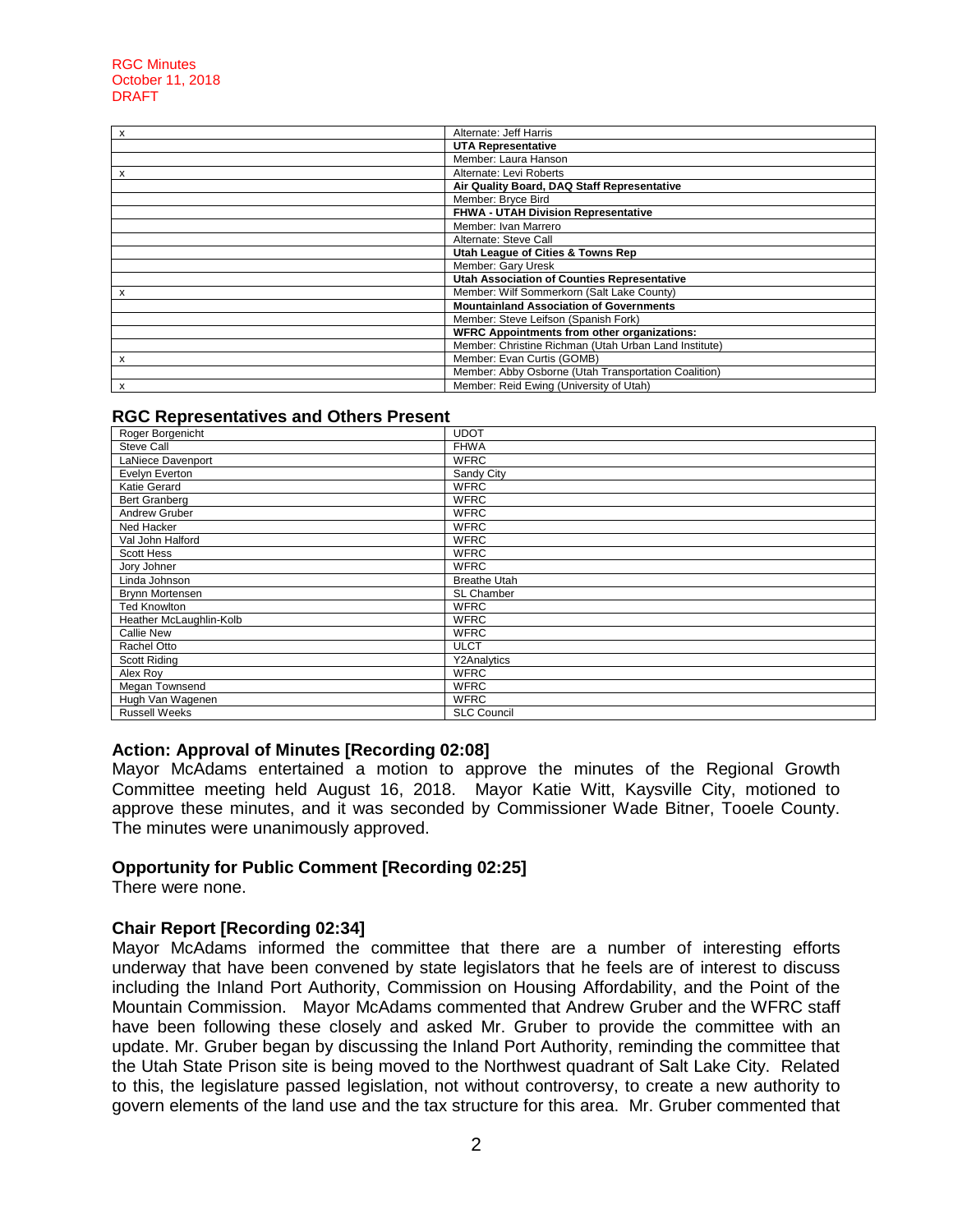there seems to be no disagreement that this is an area that is well suited for an Inland Port, however, there is disagreement around the governance and decision making. At this point, the Inland Port Authority has established a board made up of public and private sector (legislators, county and local officials, and members of the private sector). This has three working groups, which consist of coordinating the search for an Executive Director, putting together an Inland Port Business Plan and Budget, and looking at the tax structure.

Next, Mr. Gruber discussed the Commission on Housing Affordability, which was also created by a state legislation to address and consider options for this "crisis" that we face in our region of the growth and the demand for housing at all ranges of the income spectrums. There are six working groups involved in this, which include: transit-oriented development, affordable housing production, leveraging funding and RDA resources, marketing and education, additional research and evaluation, and rural advisory issues.

Last, Mr. Gruber discussed the Point of the Mountain Commission saying that Envision Utah was hired as the consulting agency and organized broad stakeholder engagement. The transportation agencies (UDOT, UTA, MAG, WFRC) have been working very closely with Envision Utah and the Commission in giving information to them, and also getting input from them. He explained that this feeds into the work that the Regional Growth Committee shepherds, which is the development of the Wasatch Choice 2050 Vision and the Regional Transportation Plan.

## **Utah's Housing Affordability Gap and Wasatch Choice 2050 [Recording 10:22]**

Mayor McAdams reminded the committee that during the last RGC meeting, the committee started to discuss Utah's housing affordability gap. He commented that during today's meeting, we will discuss research findings presented from Y2Analytics, a firm commissioned by the Utah League of Cities and Towns, the Salt Lake Chamber, and Wasatch Front Regional Council.

Ted Knowlton, WFRC, noted that Y2Analytics was selected to inform a communication's approach, to feed into the notion of how do we collectively talk about growth, on behalf of the Housing Gap Coalition which is convened by the Salt Lake Chamber.

Scott Riding, Y2Analytics, commented that they asked respondents which issue they considered the most important issue facing communities and residents, and 22% said that housing affordability is the most important issue, followed by air quality, education, and infrastructure. That being said, the fact that no one issue dominates public perception means that they have space to educate, inform, and help shape public opinion over the next few years. Mr. Riding said that the common perception is that nearly two-thirds of respondents feel that their local city or town is growing too quickly. Mr. Riding moved forward by commenting that they asked respondents to tell them who they thought should be responsible for communicating with the community about proposed developments, as well as who they trusted to fulfil this responsibility. There was a clear gap between expectations and trust when it came to key players in the housing market, with 42% of respondents saying that they expected their city or town government to communicate with them about plans and developments, with more than half trusting them in that role. He ended by discussing the attributes that were tested.

There was discussion held among the committee.

## **2019-2050 Regional Transportation Plan: Funding Discussion [Recording 36:07]**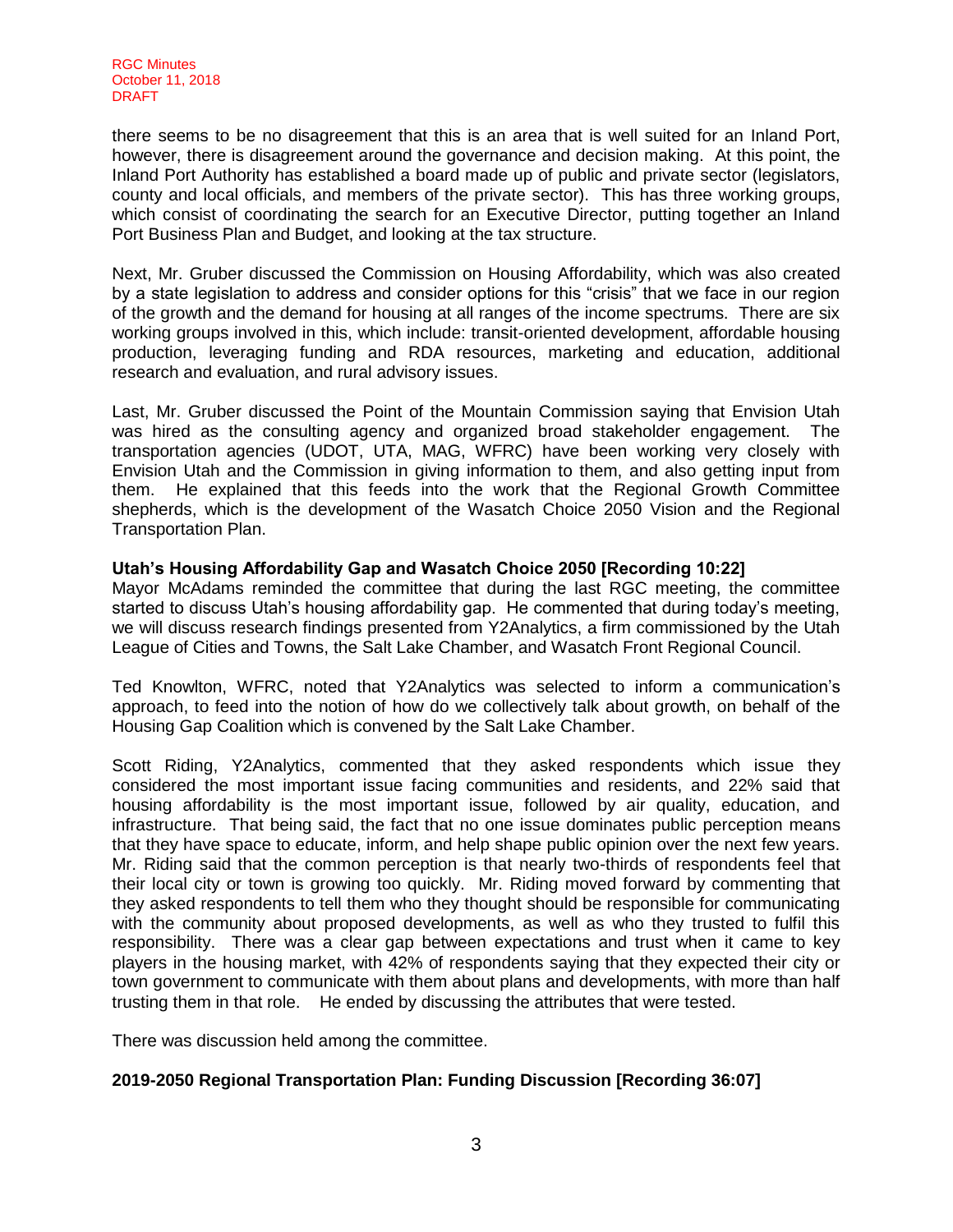RGC Minutes October 11, 2018 DRAFT

Jory Johner, WFRC, discussed the next steps for both the Wasatch Choice 2050 (WC2050) and the Regional Transportation Plan (RTP), with a focus on how the plan is being prioritized on financial assumptions. Mr. Johner explained that the WC2050 is an umbrella component to everything that is done at Wasatch Front Regional Council and throughout the region. There are three elements within the WC2050:

- Economic Development
	- o Comprehensive Economic Development Strategy
- Land Use
	- o Transportation and Land Use Connection
- Transportation
	- o Regional Transportation Plan

Mr. Johner reminded the committee that the WC2050 Vision and the RTP is updated every four years, and must look out a minimum of 20 years. The current plan is looking out 32 years. He discussed the overview and the process. The next steps include:

- WC2050 Draft Phased RTP
- Performance Measures
- Workshop 4: Review Phased RTP
- Public Comment
	- o October 22 to November 30, 2018

Wasatch Front Regional Council will adopt the Wasatch Choice 2050 Vision and the 2019-2050 RTP in May of 2019.

There was discussion held among the committee.

## **The Future of the Transportation and Land Use Connection Program [Recording 1:15:15]**

Mayor McAdams stated that the Transportation and Land Use Connection program, is a partnership between Wasatch Front Regional Council, Salt Lake County, Utah Department of Transportation, and Utah Transit Authority, that helps communities advance their planning efforts that also have regional benefits.

Megan Townsend, WFRC, provided an update on the program and discussed considerations for the future of the Transportation and Land Use Connection Program. Ms. Townsend began by discussing the program mission and goals. These include:

- Maximize the value of investment in public infrastructure
- Enhance access to opportunity
- Increase travel options to optimize mobility
- Create communities with opportunities to live, work, and play

Commissioner Bitner, Tooele County, discussed his experience with this program.

Ms. Townsend reported that 84% of WFRC communities have participated in this program, and that 93% of completed projects have made the next step toward implementation. She outlined, for feedback, three potential areas in which TLC could help meet additional needs of local governments. The three areas are 1) Inter-relating transportation investments and planning more to land use. This could be broadening integrated corridor/area planning that dovetails the regional transportation plan with local planning. 2) Efforts to improve planning and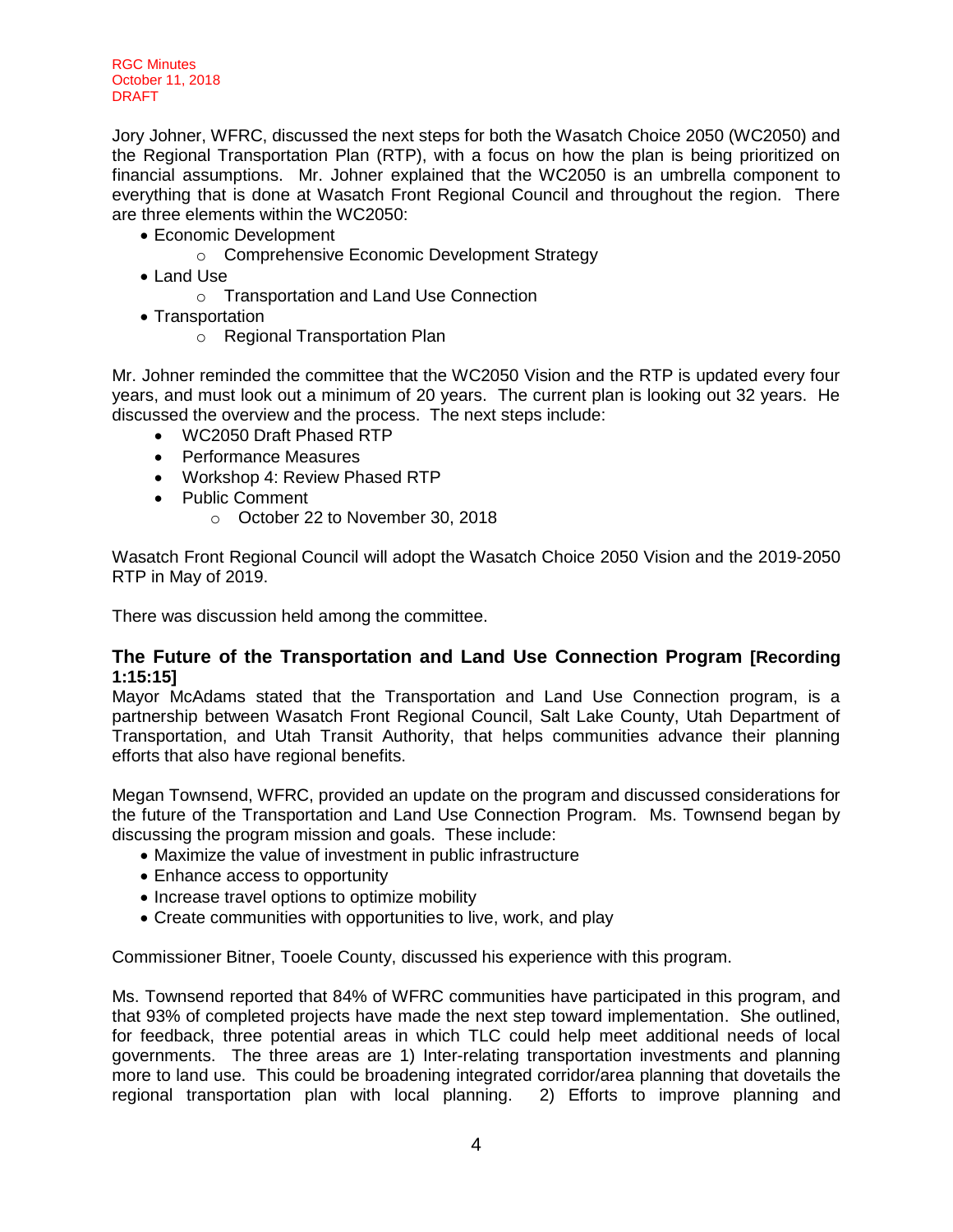environmental process linkages. Planning can reduce the demands of environmental processes ensuring overall tax expenditures on environemental processes are reduced and more consistency with planning. 3) Helping cities utilize innovative funding strategies such as Transportation Reinvestment Zones (TRZs) which we recently authorized by SB136.

RGC members endorsed the notion of meeting these emerging needs through the TLC program.

Last, Ms. Townsend reminded the committee that the deadline for Letters of Intent for all WFRC funding programs is October 29, 2018.

There was discussion held among the committee.

#### **Other Business [Recording 1:34:04]**

Mayor McAdams entertained a motion to adjourn the meeting. Trustee Charles Henderson, UTA, motioned to adjourn the meeting, and this was seconded by Reid Ewing, University of Utah. The meeting was adjourned.

The next meeting of the Regional Growth Committee will be held on Thursday, January 17, 2019 at 9:30 a.m.

*A recording of this meeting may be found on the WFRC website at, under Committees, Regional Growth Committee, 2018 meetings.*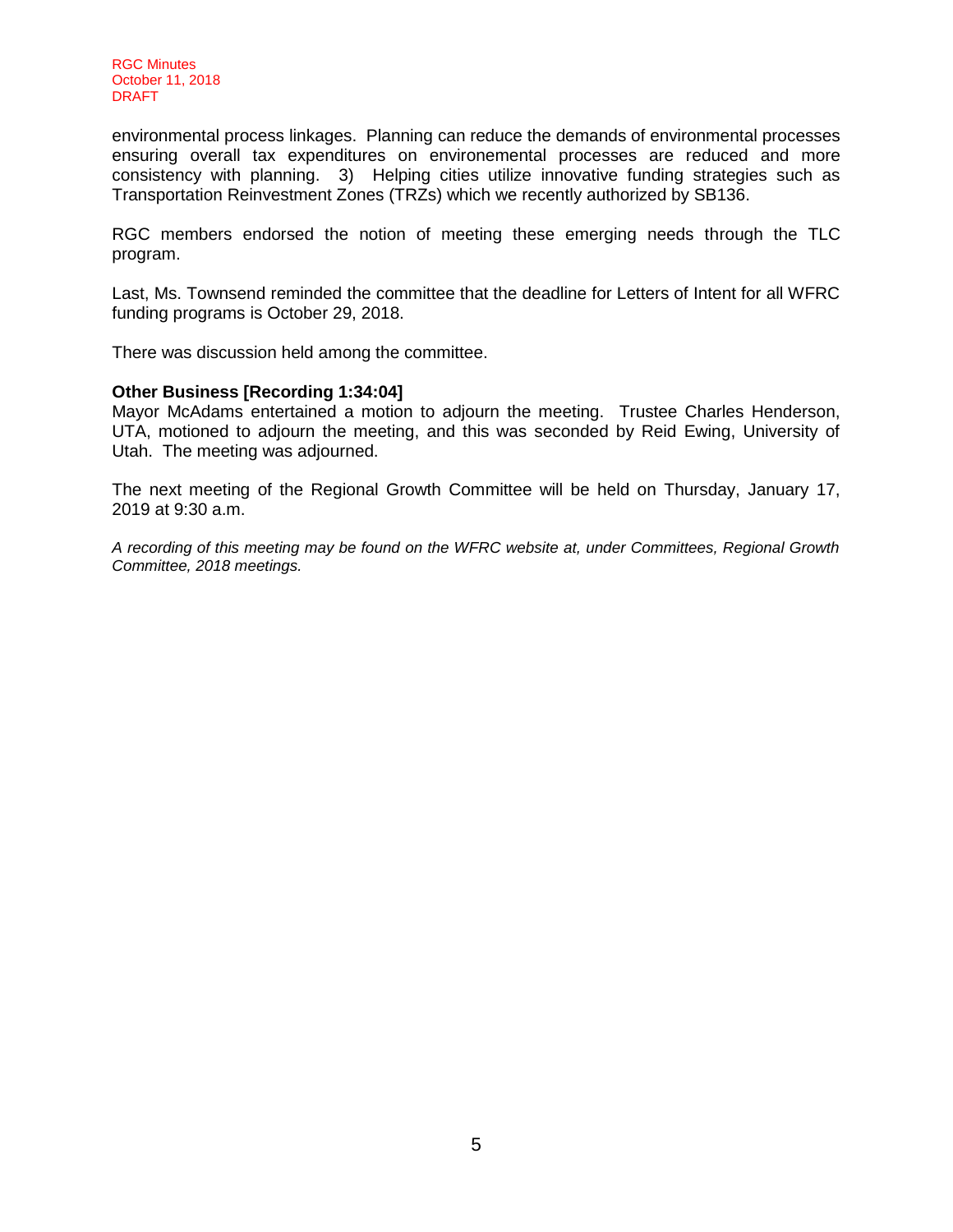| <b>DATE:</b>        | January 10, 2019                        |  |                             |     |           |          |
|---------------------|-----------------------------------------|--|-----------------------------|-----|-----------|----------|
| <b>AGENDA ITEM:</b> |                                         |  |                             |     |           |          |
| <b>SUBJECT:</b>     | Wasatch                                 |  | <b>Choice 2050 (WC2050)</b> | and | 2019-2050 | Regional |
|                     | <b>Transportation Plan (RTP) update</b> |  |                             |     |           |          |
| <b>PREPARED BY:</b> | Jory Johner                             |  |                             |     |           |          |

WFRC has a final draft plan of prioritized, phased transportation projects. This is a significant milestone. At the RGC meeting, we will discuss next steps for the WC2050 Vision and the 2019- 2050 Regional Transportation Plan element of the vision. This will include results from the Wasatch Choice 2050 (WC2050) Phasing Workshops, comments from October and November, financial projections that are within the draft plan, and an overview of the next steps for final approval of the plan.

#### **BACKGROUND:**

Wasatch Choice 2050 Vision (WC2050) dovetails a long-range plan for regional transportation with local visions for growth and economic development. The Vision has been developed collaboratively with member communities and transportation partners over the last three years. The Regional Council endorsed the WC2050 Vision in May 2018. WC2050 is the foundation for both the 2019-2050 Regional Transportation Plan (RTP) and the 2019 Comprehensive Economic Development Strategy (CEDS).

#### **RECOMMENDATION:**

This item is for information only and no action is required.

## **CONTACT PERSON:**

Jory Johner, 801-363-4250 x1110, johner@wfrc.org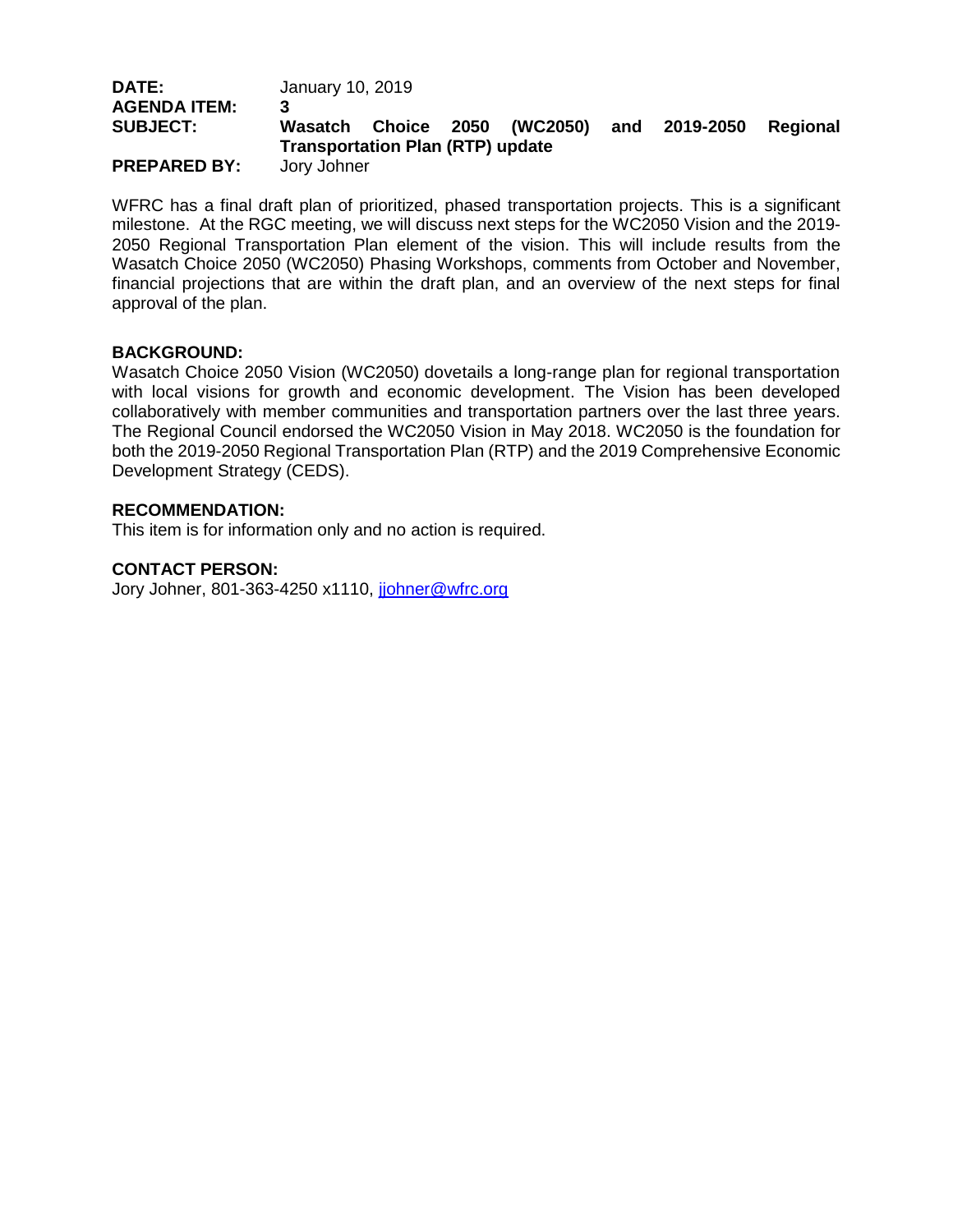## **DATE:** January 10, 2019 **AGENDA ITEM: 4 SUBJECT: Legislative update and preview PREPARED BY:** LaNiece Davenport and Andrew Gruber

At the RGC meeting, we will discuss implementation efforts associated with SB 136 (Transportation Governance Amendments), which passed in the 2018 legislative session. The RGC will also discuss the upcoming legislative session. Highlights will be provided of current efforts to address some of the technical issues and new policy directions for implementing SB136 from 2018 as well as legislative concepts for SB34 - Affordable Housing Modifications.

## **BACKGROUND:**

WFRC staff works closely with all levels of government and our partners to promote legislative priorities and implement policies for transportation and related topics such as land use, economic development, and air quality.

## **RECOMMENDATION:**

This item is for information only and no action is required.

## **CONTACT PERSON:**

LaNiece Davenport, 801-363-4250 x1136, Idavenport@wfrc.org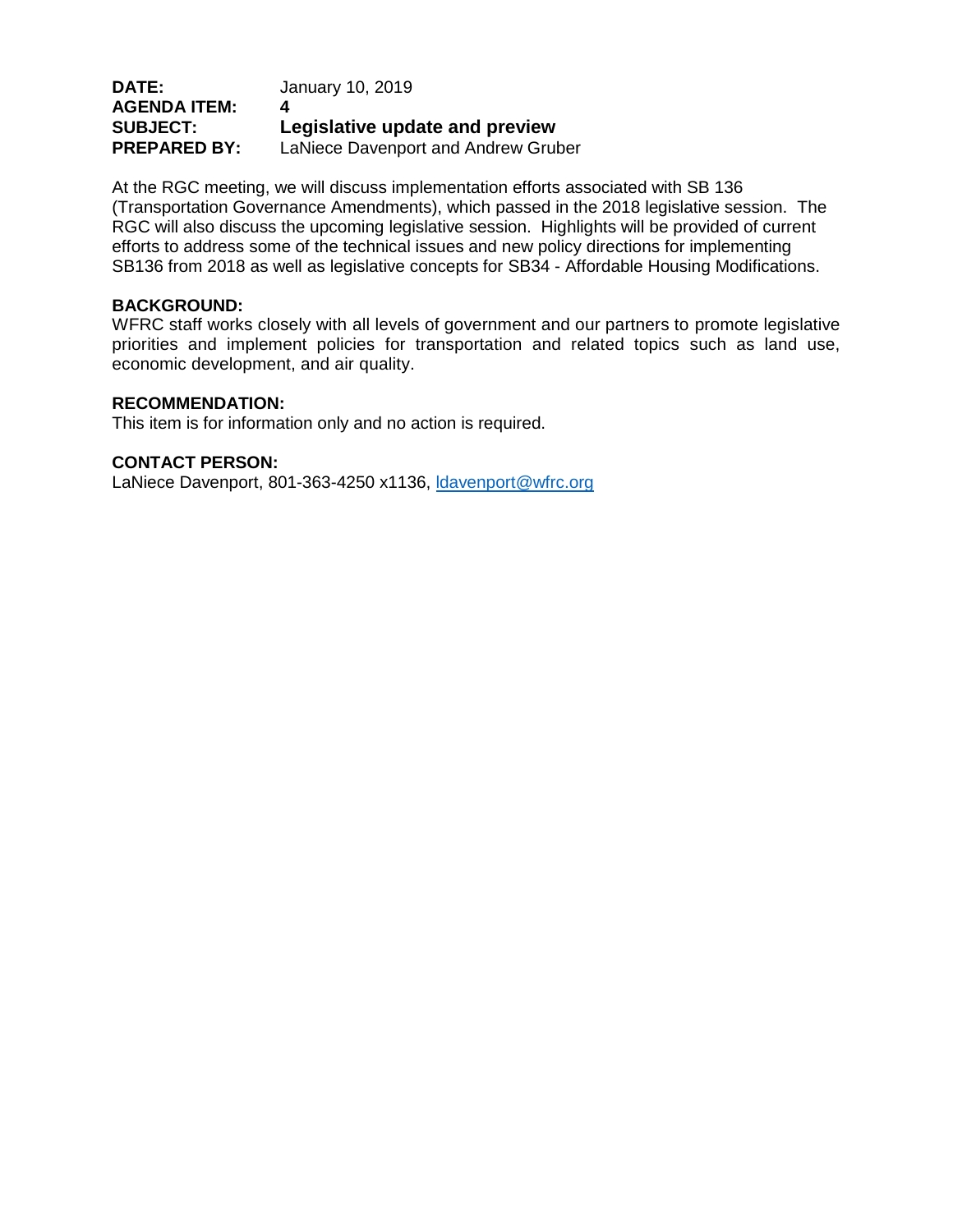| <b>DATE:</b>        | January 10, 2019                    |  |                           |         |
|---------------------|-------------------------------------|--|---------------------------|---------|
| <b>AGENDA ITEM:</b> | 5                                   |  |                           |         |
| <b>SUBJECT:</b>     | Transportation and<br>appropriation |  | Land Use Connection (TLC) | Program |
| <b>PREPARED BY:</b> | Megan Townsend                      |  |                           |         |

The Governor's FY2020 Budget Recommendations include an increase in one-time (\$3 million) and ongoing (\$2 million) funding for technical planning assistance grants administered by Utah's regional planning organizations. A model program for technical assistance for local governments is the Transportation and Land Use Connection (TLC) program.

If the Governor's budget recommendations are followed, the TLC program could benefit from a substantial percentage increase in funding. RGC will discuss this possibility including initial thoughts on how the increased funding might increase the depth and breadth of the resources offered through TLC. To inform the legislative conversations, RGC will also discuss the most effective ways to communicate the value TLC provides the communities along the Wasatch Front.

## **BACKGROUND**

The Transportation and Land Use Connection (TLC) program is a partnership of WFRC, Salt Lake County, UDOT, and UTA. A program born from the Regional Growth Committee, it has been the go-to resource for local governments developing and advancing their plans and ordinances as our region grows and changes. The TLC goals are as follows:

- Maximize the value of investment in public infrastructure.
- Enhance access to opportunity.
- Increase travel options to optimize mobility.
- Create communities with opportunities to live, work, and play.

Since the TLC program's inception, 63 projects have been funded to accomplish varied goals for the local governments that have undertaken each project.

#### **RECOMMENDATION:**

This item is for information only and no action is required.

## **CONTACT PERSON:**

Megan Townsend, 801-363-4250 x1101, [mtownsend@wfrc.org](mailto:mtownsend@wfrc.org)